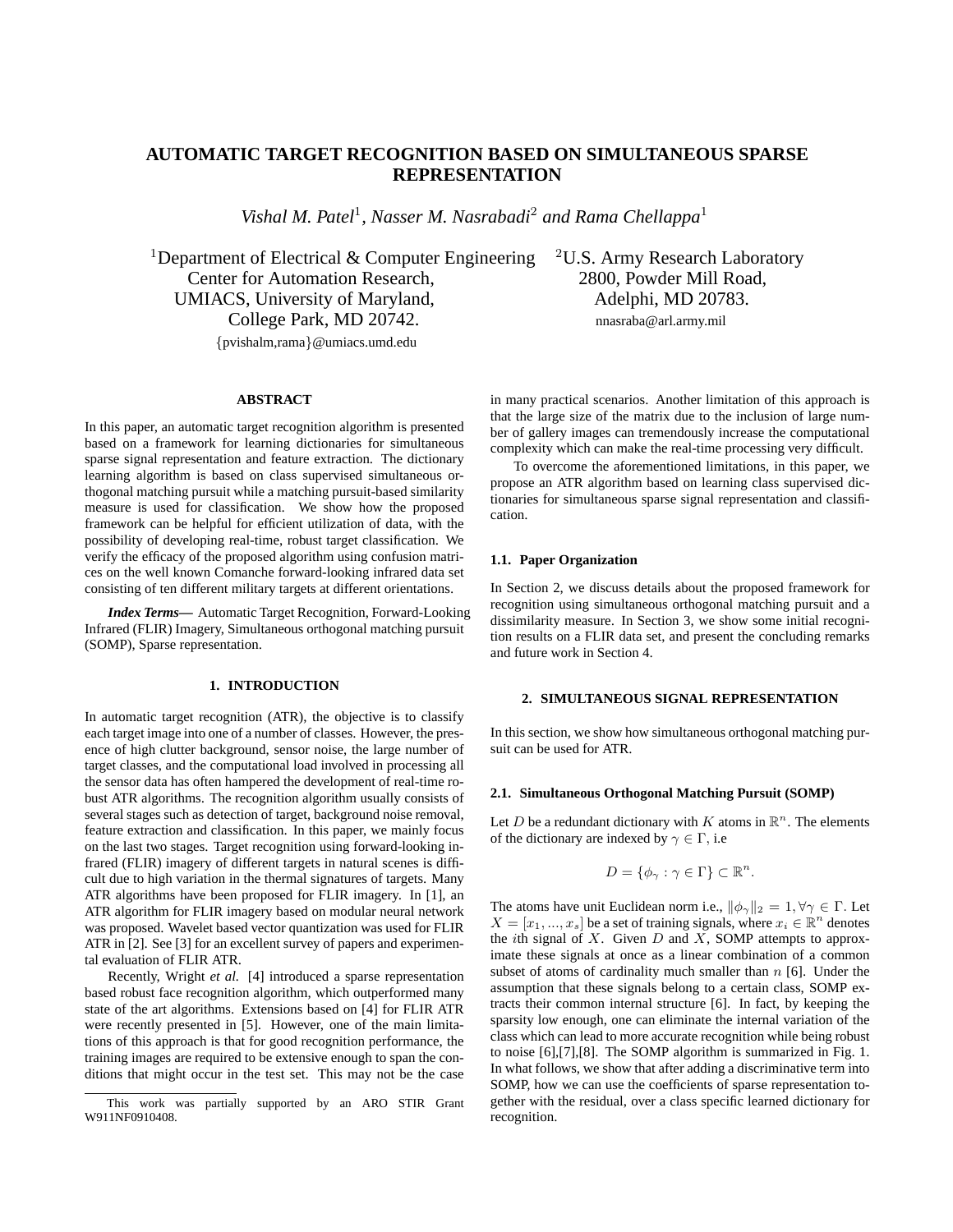**Input:** Dictionary D, signal matrix X, sparsity level T. **Output:** A set  $\Lambda_T$  containing T indices, approximation A and residual matrix R.

# **Procedure:**

1. Initialize the residual  $R_0 = X$ ,  $\Lambda = \emptyset$ , and  $t = 1$ .

2. Find index  $\gamma_t$ , which solves the optimization problem

$$
\arg\max_{\gamma \in \Gamma} \|R_t^T \phi_\gamma\|_1.
$$

3. Set  $\Lambda_t = \Lambda_{t-1} \cup \{\gamma_t\}.$ 

4. Determine the orthogonal projector  $P_t$  onto the span of the atoms indexed in  $\Lambda_t$ .

5. Compute the new approximation and residual:

$$
A_t = P_t X,
$$
  
\n
$$
R_t = (I - P_t)X.
$$

6. If  $t = T$ , then stop. Otherwise, increment  $t = t + 1$ , and go to step 2.

**Fig. 1**. SOMP algorithm.

### **2.2. Separability based SOMP (SSOMP)**

To further increase the discriminative power of SOMP, we adapt a supervised learning algorithm based on linear discriminant analysis (LDA). Note that LDA-based basis selection and feature extraction algorithm for classification using wavelet packets was proposed by Etemand and Chellappa in [9]. Recently, similar algorithms for simultaneous representation and discrimination have also been proposed in [7], [8], and [10].

Let us denote the number of classes by  $c$  and assume that

$$
X = [X^{(1)}, \cdots, X^{(c)}] \in \mathbb{R}^{n \times m},
$$

where  $X^{(j)} = [x_1^{(j)}, \cdots, x_{n_i}^{(j)}] \in \mathbb{R}^{n \times n_i}$  denotes the samples that belong to the jth class that has  $n_i$  samples and  $m = c.n_i$ . To obtain a supervised atom selection algorithm, we modify the SOMP algorithm by adding a separability constraint that captures within-class and between-class variations. Define the within-class scatter matrix  $S_w$  as

$$
S_w = \sum_{i=1}^{c} S_i, \tag{1}
$$

where

$$
S_i = \sum_{k=1}^{n_i} (x_k^{(i)} - \mu^{(i)}) (x_k^{(i)} - \mu^{(i)})^T,
$$
 (2)

and  $\mu^{(i)} = \frac{1}{n_i} \sum_{k=1}^{n_i} x_k^{(i)}$ . One can also define the between-class scatter matrix  $S_b$  as

$$
S_b = \sum_{i=1}^{c} n_i (\mu^{(i)} - \mu) (\mu^{(i)} - \mu)^T,
$$
 (3)

where  $\mu = \frac{1}{cn_i} \sum_{i=1}^{c} n_i \mu^{(i)}$  is the total mean vector. In order to achieve good separability for classification, one needs to have large between-class scatter and small within-class scatter simultaneously. This can be achieved by introducing various cost functions [7],[8],[9]. In this paper, we use the following cost function

$$
J(X) = Tr(S_w^{-1}S_b)
$$
\n<sup>(4)</sup>

but similar results can be obtained by any of the other cost functions defined in [7],[8],[9].

For a dictionary D and a set of indices  $\Lambda$ , let  $\Phi_{\Lambda} \in \mathbb{R}^{n \times |\Lambda|}$ be the matrix induced by the restriction of the dictionary elements whose indices are the elements of  $\Lambda$ . Then, the sparsity coefficients are given by  $\alpha_k^{(j)} = (\Phi_A^T \Phi_A)^{-1} \Phi_A^T x_k^{(j)}$ . From this observation, one can show that

$$
Sb(\alpha) = (\Phi_{\Lambda}^T \Phi_{\Lambda})^{-1} \Phi_{\Lambda}^T Sb(X) \Phi_{\Lambda} (\Phi_{\Lambda}^T \Phi_{\Lambda})^{-1}
$$
  

$$
Sw(\alpha) = (\Phi_{\Lambda}^T \Phi_{\Lambda})^{-1} \Phi_{\Lambda}^T Sw(X) \Phi_{\Lambda} (\Phi_{\Lambda}^T \Phi_{\Lambda})^{-1}.
$$

Hence, we can write the optimization problem that we want to solve in step 2 of the SOMP algorithm (to get the supervised SOMP) as follows

$$
\arg\max_{\gamma \in \Gamma} \left( \|R_t^T \phi_\gamma\|_1 + \lambda J(\alpha) \right),\tag{5}
$$

where  $\lambda > 0$  controls the trade-off between discrimination and reconstruction. We call the resulting algorithm supervised SOMP (SSOMP).

#### **2.3. Classification Using SOMP and SSOMP**

Once the dictionaries are learned for each class, one can design a classifier based on either residuals (i.e. approximation error) or coefficients. For instance, SOMP (or SSOMP) approximations of the test sample  $q$  can be found using the learned dictionaries. The test sample can then be assigned the label of the class whose dictionary gives the best approximation of  $g$  (i.e. the smallest residual). However, a test signal may find an economic representation in many dictionaries. Hence, the approximation error by itself may not be the most reliable measure for classification.

The approach of comparing coefficient vectors of projected and original objects have also been proposed for classification [11]. Also, in [8] and [10, 7], nearest neighbor (NN) and SVM classifiers are used on the coefficient vectors for classification, respectively.

Since, the matching pursuit approximation defines a signal  $s$  in terms of its projection, the coefficient vector and the residual, we propose to use these for classification. Let  $P_s$  be the projection operator defined by the dictionary learned for the class containing s. Let  $\alpha(s, P_s)$  be the coefficient vector and  $R(s, P_s)$  be the residual. Then, in order to compare two signals q and s, we project q onto the projection  $P_s$  of s and noting the coefficient vector  $\alpha(q, P_s)$  and residual  $R(q, P_s)$ . Based on these, the matching pursuit dissimilarity measure (MPDM)[12] has been defined as

$$
\delta(g,s) = \sqrt{\theta F_R(g,s) + (1-\theta) F_\alpha(g,s)},\tag{6}
$$

where  $\theta \in [0, 1]$  determines the importance of the residuals and coefficients in  $\delta$ ,  $F_R(g, s)$  is the difference between the residuals of  $g$  and s when both samples are projected onto the projection  $P_s$  of s

$$
F_R(g, s) = ||R(g, P_s) - R(s, P_s)||^2
$$
\n(7)

and  $F_{\alpha}(g, s)$  compares their corresponding coefficient vectors

$$
F_{\alpha}(g, s) = ||\alpha(g, P_s) - \alpha(s, P_s)||^2.
$$
 (8)

Note that MPDM is a dissimilarity measure as small values indicate similar signals, while large values indicate dissimilar signals (see [12] for details). Once the class specific dictionaries are learned, the classification is accomplished using the NN classification rule in the MPDM sense. To further increase the recognition performance, one can also perform the k-NN in terms of MPDM.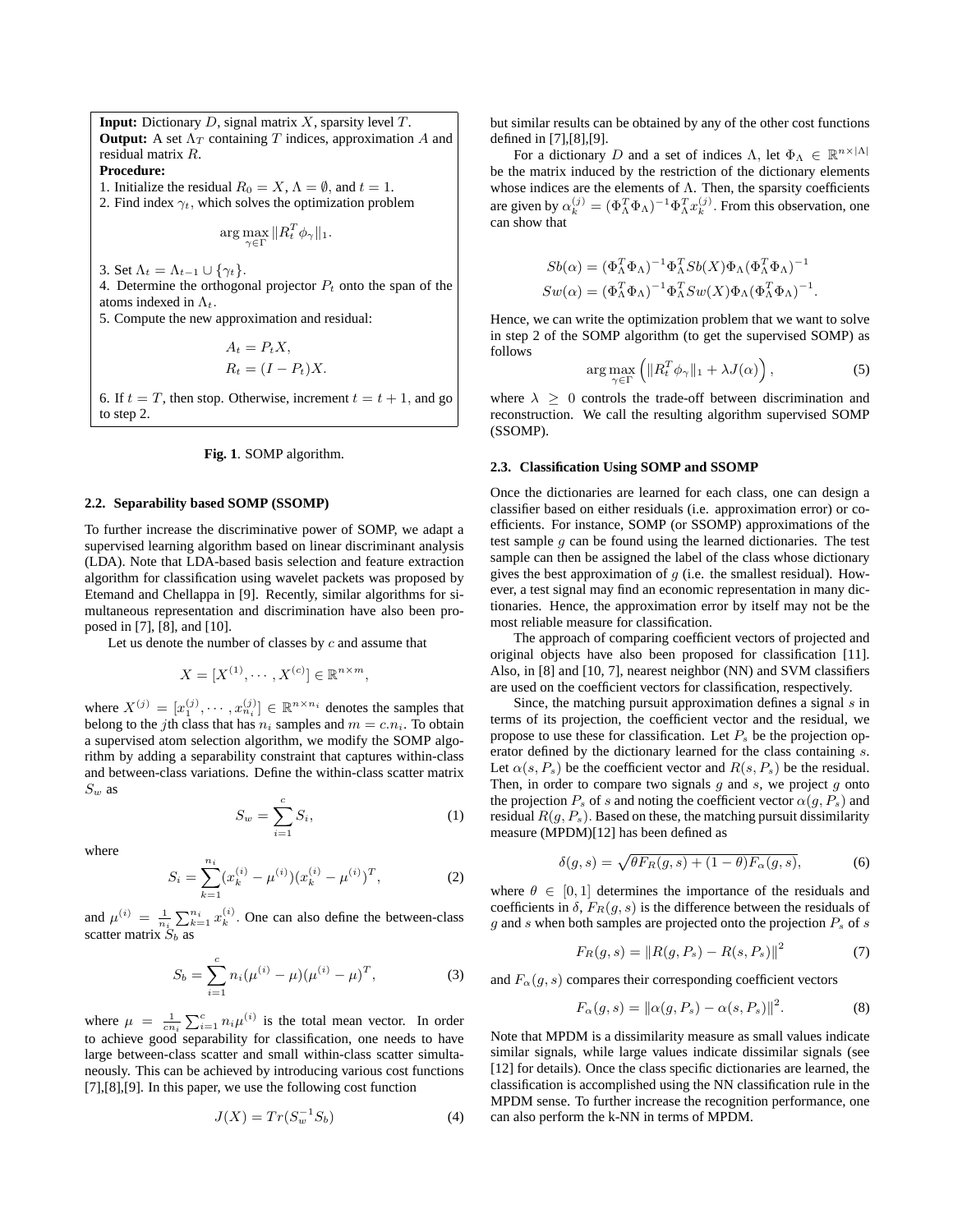

**Fig. 2**. Side view of all 10 targets present in the SIG data set.

It is also simple to introduce a reject threshold using the MPDM; if the value is too big, then the sample is considered not to belong to any class and should be rejected.

# **3. EXPERIMENTAL RESULTS**

In this section, we present some preliminary results of our proposed algorithm on the Comanche FLIR data set consisting of different military targets at different orientations.

# **3.1. Dataset**

The data set contains 10 different vehicle targets. We will denote these targets as  $TG1, TG2, \cdots, TG10$ . For each target, there are 72 orientations, corresponding to aspect angles of  $0^{\circ}, 5^{\circ}, \cdots, 355^{\circ}$ in azimuth. The data consists of a training set and a test set. We will refer to the training set as the SIG set and the test set as the ROI set. The SIG data set has about 13,816 image chips, while there are 3,353 images in the ROI data set. The SIG data set consists of the images that were collected under very favorable conditions. The SIG data set contains 874 to 1468 images per target class. The ROI set consists of only five targets, namely  $TG1, TG2, TG3, TG4$  and  $TGT$ . The target images for the ROI set were taken under less favorable conditions, such as targets with different weather conditions, in different background, in and around clutter; hence, these data are very challenging. There are 577 to 798 images for each of these five target classes. The images are of size  $40 \times 75$  pixels. All the images in the SIG and ROI sets were normalized to a fixed range with the target put approximately in the center. The orientation in the ROI set was given very coarsely; every 45°. In Fig. 2 we show side view of all the 10 targets present in the SIG set.



**Fig. 3**. A few  $16 \times 16$  atoms from the dictionary, D.

# **3.2. Dictionary**

In our experiments, the dictionary,  $D$ , contained about 1500 elements. It consisted of 2-D DCT atoms, 2-D Daubechies (4-taps) wavelet atoms, Gabor atoms and a few target chips. Fig. 3 shows some of the atoms from our dictionary.

### **3.3. Results**

In the first set of experiments, we randomly selected 11 targets per aspect angle from the SIG data set for training, called TRAIN-SIG, and another set of 1000 targets disjoint from the training data for testing, called TEST-SIG. We used SOMP and SSOMP for training class specific dictionaries with 10 atoms. The value for  $\lambda$  in (5) was chosen to be 0.2 and the  $\theta$  value in (6) was fixed to 0.5. In all the experiments, the target chips size was reduced from  $40 \times 75$ to  $16 \times 16$ . Given c target classes,  $\omega^1, \cdots, \omega^c$ , each represented by its own separate dictionary, the classification rule we use is the following

if 
$$
\delta(x, x_k^{(j)}) < \delta(x, x_k^{(l)})
$$
,  $\forall j \neq l$ ,  $\forall k = 1, \dots, n_i$ 

then classify x into  $\omega^j$ . The probabilities of correct classification for this experiment are 93.60 and 94.80 percent for the SOMP and SSOMP, respectively. The confusion matrices for this experiment are shown in Fig. 4 (a) and (c) for SOMP and SSOMP, respectively.

In the second set of experiments, we again randomly selected 11 targets per aspect angle from the SIG data set for training. We randomly chose a set of 1000 targets from the ROI data set for testing, called TEST-ROI. Again, we used SOMP and SSOMP for training class specific dictionaries with 10 atoms. The same values for  $\lambda$ and  $\theta$  were used as before. The probabilities of correct classification for this experiment are 71.89 and 76.19 percent for the SOMP and SSOMP, respectively. The confusion matrices for this experiment are shown in Fig. 4 (b) and (d) for SOMP and SSOMP, respectively.

**Table 1**. Recognition rates (in %) for different methods.

| Methods          | CNN <sub>4</sub> | MNN   | LVO   | <b>SOMP</b> | <b>SSOMP</b> |
|------------------|------------------|-------|-------|-------------|--------------|
| <b>TRAIN-SIG</b> | 95.16            | 95.49 | 99.72 | 100         | 100          |
| <b>TEST-SIG</b>  |                  | 90.53 |       | 93.60       | 94.80        |
| <b>TEST-ROI</b>  | 59.25            | 75.58 | 75.12 | 71.89       | 76.19        |

From the above experiments, it is clear that introducing a discriminative term into SOMP generally improves the classification